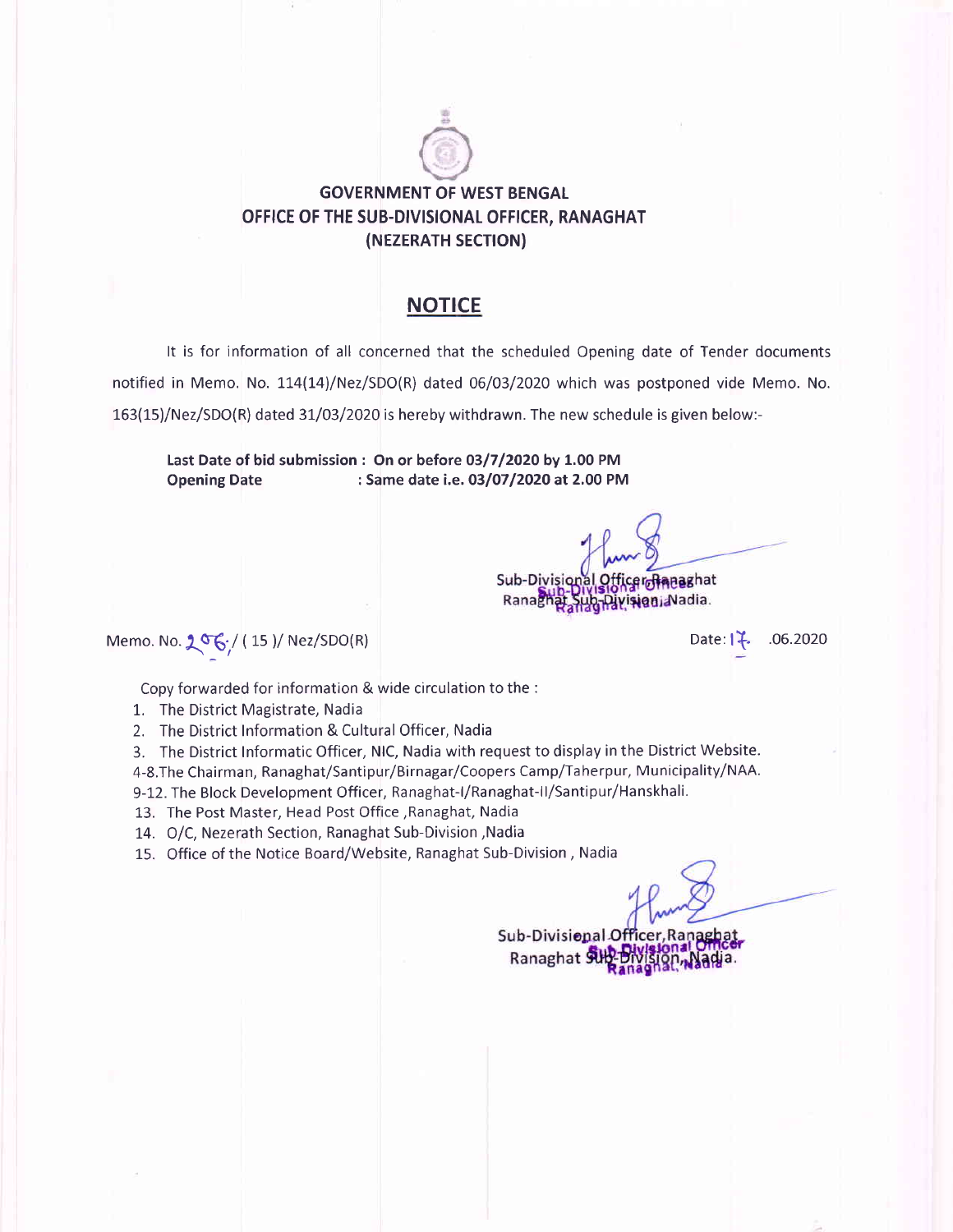

## GOVERNMENT OF WEST BENGAL OFFICE OF THE SUB-DIVISIONAL OFFICER, RANAGHAT (NEZERATH SECTION)

## **NOTICE**

It is for information of all concerned that the scheduled Opening date of Tender documents notified in Memo. No. 114(14)/Nez/SDO(R) dated 06/03/2020 which was scheduled to be held on 02/04/2020 is hereby postponed until further orders in view of the emergent situation arising out of COVID-19 (Novel Corona Virus).

Sub-Divisional Officer, Ranaghat Ranaghous GLINUSVERGH, AVACRA. Memo. No.  $163 / (15) /$  Nez/SDO(R) **Ranaghat, Nadia** Date: 31.03.2020

Sub-Divisional Officer, Ranaghat Ranaghat Supplyinision & alfacer

Ranaghat, Nadia

Copy forwarded for information & wide circulation to the :

- 1. The District Magistrate, Nadia
- 2. The District Information & Cultural Officer, Nadia
- 3. The District Informatic Officer, NlC, Nadia with request to display in the District Website,
- 4-8.The Chairman, Ranaghat/Santipur/Birnagar/Coopers Camp/Taherpur, Municipality/NAA.
- 9-12. The Block Development Officer, Ranaghat-I/Ranaghat-II/Santipur/Hanskhali.
- 13. The Post Master, Head Post Office ,Ranaghat, Nadia
- 14. O/C, Nezerath Section, Ranaghat Sub-Division ,Nadia
- 15. Office of the Notice Board/Website, Ranaghat Sub-Division , Nadia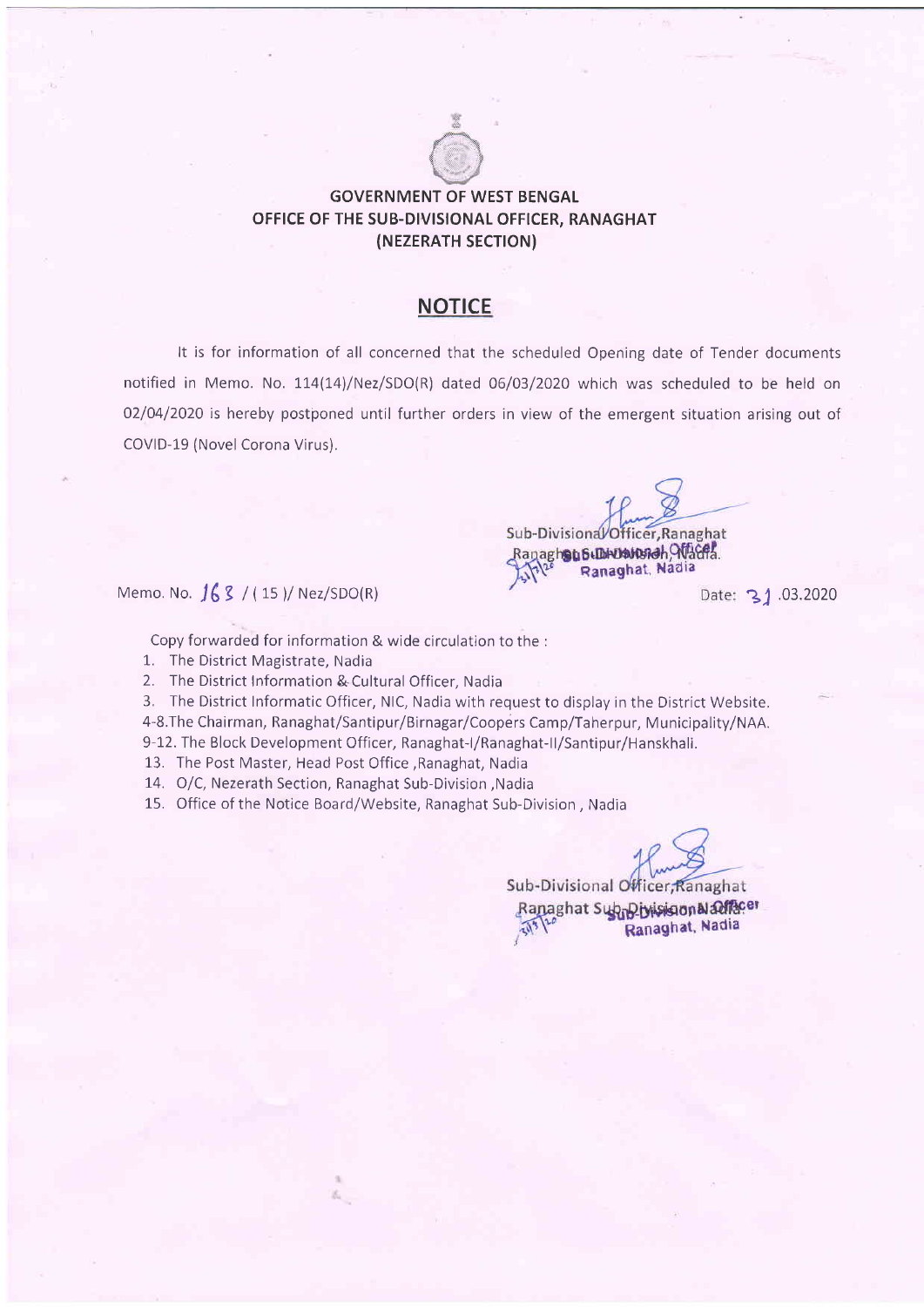### GOVERNMENT OF WEST BENGAL OFFICE OF THE SUB-DIVISIONAL OFFICER, RANAGHAT (NEZERATH SECTION) TENDER NOTICE

As desired by the Sub-Divisional Officer, Ranaghat, some stationary/contingent articles are regularly required for different sections under office of the undersigned. In this regard sealed tenders are invited from experienced and bonafide suppliers/ agencies. The list of items for which rates are invited are annexed in Annexure-l and Annexure-ll. Terms & Conditions:-

- L The tender must be signed by the tenderer with stamp/seal & the amount must be quoted both in words & figures for each item listed in Annexure-l or Annexure-ll.
- 2. The rate must include all taxes and the cost of carriage and all other incidental charges.
- 3. Self attested copies of Valid Profession Tax, l. Tax, Trade License & Credential certificate should be attached with the Tender.
- 4. Any delay willful negligence will compel to this office ask L2, t3..... to supply the required items at L1 rate without assigning any reason whatsoever & initiate penal action against the defaulting agency as per rules.
- 5. The Selected firm will have to deposit a bank Draft/NSC or other Govt. securities duly submitted in favour of the Sub-Divisional Officer, Ranaghat "amounting to Rs. 2500.00 (Rupees Two thousand five hundred) only.
- 6. The tenders dropped in the Tender Box kept at the Nezerath Section of the Sub-Divisional Officer, Ranaghat, Nadia on or before 02.04.2020 by 1 P.M.
- 7. The Tender box will be opened on the same day i.e. 02.04.2020 at 3.00 p.m. at the chamber of the Sub-Divisional Officer, Ranaghat, Nadia. The Tenderer of his authorized person may remain present at the time of opening of Tender box.
- 8. Tender will not be received by post.
- 9. The Sub-Divisional Officer, Ranaghat reserves the right to reject any lowest or highest Bidder without assigning any reasons cancel the tender altogether.

Sub-Divisional Officer, Ranaghat Rapaghat Sub-Division, Nadia.  $63202$ 

Memo. No.  $\iint \frac{\mu}{2} f(14) / \text{Nez/SDO(R)}$  .03.2020

Copy forwarded for information & wide circulation to the :

- 1. The District Magistrate, Nadia
- 2. The District Informatic Officer, NlC, Nadia with request to display in the District Website.
- 3-7.The Chairman, Ranaghat/Santipur/Birnagar/Coopers Camp/Taherpur, Municipality/NAA.
- 8-11. The Block Development Officer, Ranaghat-I/Ranaghat-II/Santipur/Hanskhali.
- 12. The Post Master, Head Post Office ,Ranaghat, Nadia
- 13. O/C, Nezerath Section, Ranaghat Sub-Division ,Nadia
- 14. Office of the Notice Board/Website, Ranaghat Sub-Division , Nadia

Sub-Divisional Officer, Ranaghat Ranaghat Sub-Division, Nadia.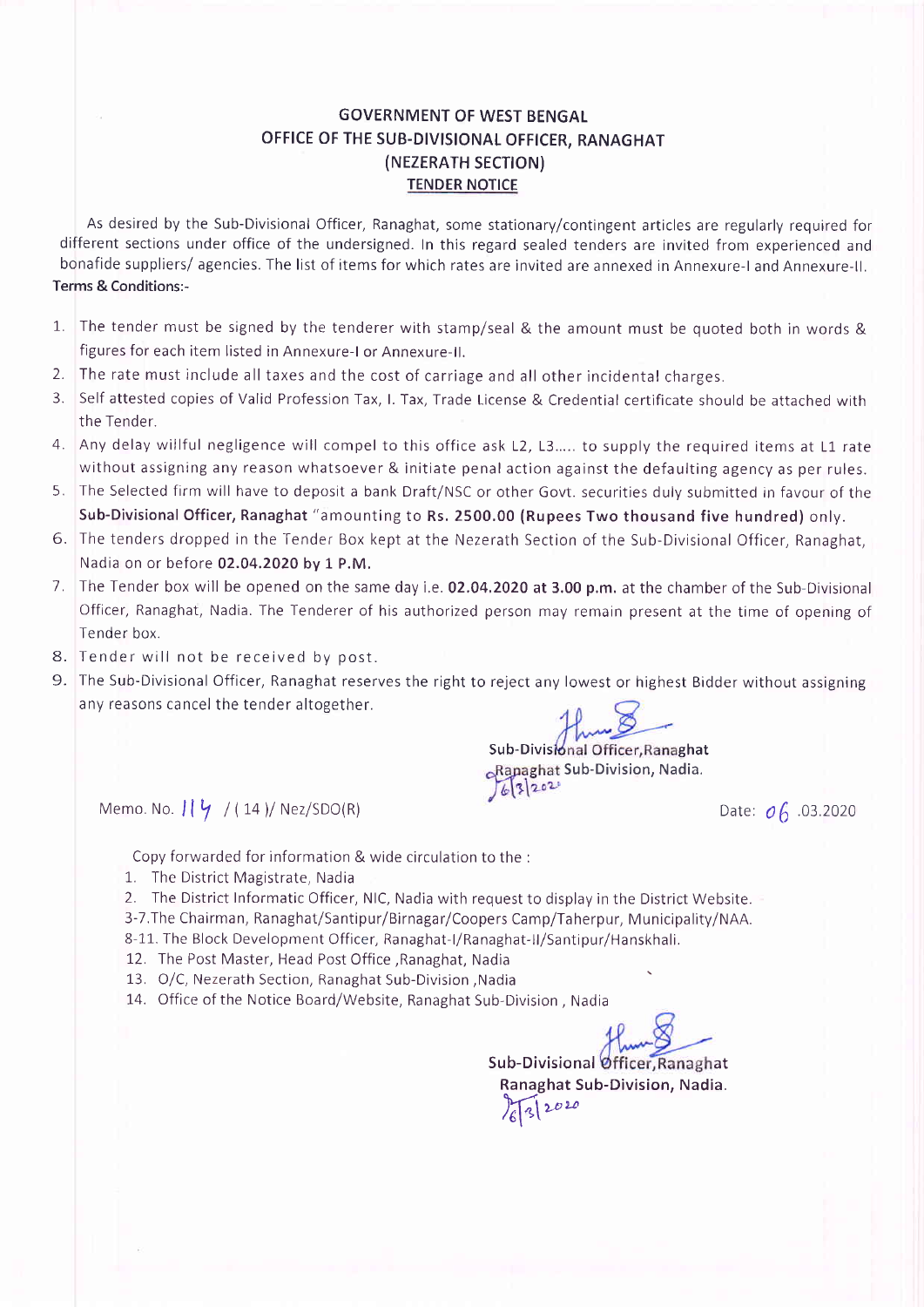|                  |                                       | Annexture-I                   |          |      |
|------------------|---------------------------------------|-------------------------------|----------|------|
| SI <sub>No</sub> | Name of Articles                      | Specification of the articles | Unit     | Rate |
| 1                | Acid Muriatic (G/quality)             | 500 mL                        | P/Bottle |      |
| $\overline{2}$   | All-out Liquidator Machine            | Oil 45 days                   | Per Pc.  |      |
| $\overline{3}$   | All-out Oil                           | 60 days                       | Per Pc.  |      |
| 4                | <b>Broom Stick</b>                    | Good quality                  | Per Pc.  |      |
| 5                | Floor Washing (Cotton Mop King)       | Good quality                  | Per Pc.  |      |
| $6\phantom{a}$   | Floor Wiper (Cleaner house-Every day) | Good quality                  | Per Pc.  |      |
| $\overline{7}$   | Ful jharu                             | Good quality                  | Per Pc.  |      |
| 8                | <b>Hand Gloves</b>                    | Good quality                  | Per Pc.  |      |
| $\mathsf g$      | Harpic                                | 500 MI.                       | Per Pc.  |      |
| 10               | HIT Mosquitoes & Flies                | Godrej 450 ml.                | Per Pc   |      |
| 11               | Jhul jharu                            | Good quality                  | Per Pc   |      |
| 12               | Mosquito Coil                         | Good night                    | Per Pc   |      |
| 13               | Naphthalene Balls                     | B. Chemical 100 gm.           | Per Pc.  |      |
| 14               | Odonil                                | <b>Big Size</b>               | Per Pc.  |      |
| 15               | Freshmatic auto spray reffil          | Airwick support               | Per Pc.  |      |
| 16               | ACR packet bathroom fragnance         | Good quality                  | Per Pc.  |      |
| 17               | Phynyl                                | 500mL                         | Per Pc.  |      |
| 18               | Phynyl White                          | Nimyle, 500 mL                | Per Pc.  |      |
| 19               | <b>Scotch Bite</b>                    | Small                         | Per Pc.  |      |
| 20               | <b>Toilet Brush</b>                   | Good quality                  | Per Pc.  |      |
| 21               | Battery Eveready (Heavy Duty)-- 1050  | Leakproof.                    | Per Pc.  |      |
| 22               | LED Lamp                              | (Philips) 9 wts.              | Per Pc.  |      |
| 23               | <b>LED Lamp</b>                       | (Philips) 12 wts.             | Per Pc.  |      |
| 24               | <b>LED Lamp</b>                       | (Philips) 20 wts.             | Per Pc.  |      |
| 25               | Nippo(Heavy Duty) 1050                | Leakproof                     | Per Pc.  |      |
| 26               | Pencil Battery (Eveready)             | $\overline{A}$                | Per Pc.  |      |
| 27               | Pencil Battery (Eveready)             | <b>AA</b>                     | Per Pc.  |      |
| 28               | Pencil Battery (Eveready)             | AAA                           | Per Pc.  |      |
| 29               | Pilot V 5                             | <b>Luxor</b>                  | Per Pc.  |      |
| 30               | Correction Pen                        | $10$ ml                       | Per Pc.  |      |
| 31               | Dot Pen Use & throw                   | Agni-gel                      | Per Pc   |      |
| 32 <sup>°</sup>  | Ereser                                | Nataraj                       | Per Pc.  |      |
| 33               | HI-Lighter YELLOW / GREEN             | Camline                       | Per Pc.  |      |
| 34               | OHP-CD-MARKER                         | Camline                       | Per Pc.  |      |
| 35               | PERMANENT MARKER-91-R                 | Camline                       | Per Pc   |      |
| 36               | Two Way Dot Pen Metal body            | Linc (Best quality)           | Per Pc   |      |
| 37               | White Board Marker Pen 9IW            | Camline                       | Per Pc.  |      |
| 38               | Wood Pencil                           | Nataraj                       | Per Pc.  |      |
| 39               | CalCulator, 12-digit                  | <b>ORPAT, 512,</b>            | Per Pc.  |      |
| 40               | Lock & Key, Big Navtal 7 lever        | Godrej,                       | Per Pc.  |      |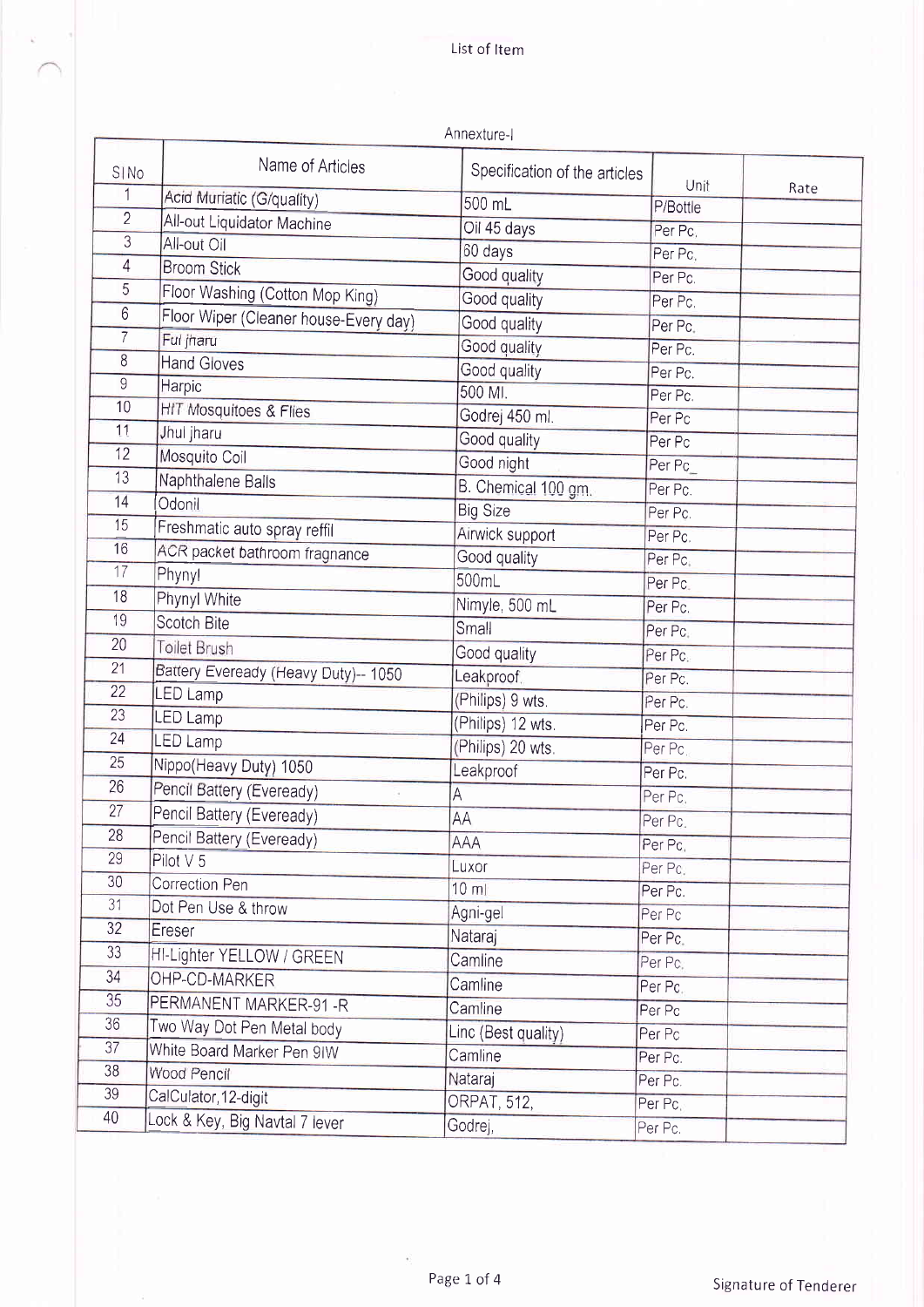$\tilde{\alpha}$ 

| Lock & Key, big size 7 lever<br>Palam<br>Per Pc.<br>43<br>Lock & Key, small<br>Palam<br>Per Pc.<br>44<br>Dettol Bottle<br>200 MI.<br>Per Pc.<br>45<br>Hand Wash Liquid (dettol)<br>200-300 ml.<br>Per Pc.<br>46<br>Hand Wash Liquid (Godrej)<br>200-300 ml.<br>Per Pc.<br>47<br><b>VIM Bar</b><br>200 gram<br>Per Pc<br>48<br><b>VIM Liquid</b><br>200 ml.<br>Per Pc<br>49<br>Tea Bag(100 bags)<br>Good quality<br>Per Pkt.<br>50<br>Green Tea (100 grms)<br>Good quality<br>Per Pkt.<br>51<br>Bound Register. No. 12<br>Daws 312 P.<br>Per Pc.<br>52<br>Bound Register, No. 2<br>Daws 52 P.<br>Per Pc<br>53<br>Bound Register.No.20<br>Daws 520 P.<br>Per Pc.<br>54<br>Bound Register, No. 30<br>Daws 780 P.<br>Per Pc<br>55<br>Bound Register, No.4<br>Dawn 104 P.<br>Per Pc.<br>56<br>Bound Register, No.6<br>Daws 156 P.<br>Per Pc<br>57<br>Bound Register, No.8<br>Daws 208 P.<br>Per Pc<br>58<br>Channel File (Poly Made)<br>$A-4$<br>Per Pc.<br>59<br>Channel File (Poly Made)<br><b>FS</b><br>Per Pc<br>60<br>Cover File. 2-Fold Poly coated<br>Ambassador<br>Per Pc.<br>61<br>Cover File. 4-Fold Poly coated<br>Daws<br>Per Pc.<br>62<br>Plastic Clip Board<br>G/Quality<br>Per Pc.<br>63<br>Poly Bottom File<br>FS<br>Per Pc.<br>64<br>Short Hand Book<br>Oxford-200 P<br>Per Pc.<br>65<br>Writing Pad -1/6 size<br>Gripex - 20 P.<br>Per Pc.<br>66<br>Writing Pad .1/6 size<br>Bavneet - 40P<br>Per Pc.<br>67<br>Brown Paper (Full size)<br>Good quality<br>Per Pc.<br>68<br>Brown Cover, Water protected<br>Good quality<br>Per Pc<br>69<br>Computer Paper.10 x 12 2nd part,<br>Silver Ton(Modi)<br>Per Pkt.<br>70<br>Computer Paper. 10 x 12 3rd part<br>Silver Ton(Modi)<br>Per Pkt<br>71<br>Computer Paper.10 X 12 1st part,<br>Silver Ton(Modi)<br>Per Pim<br>72<br>Computer Paper. 15 x 12 2nd part,<br>Per Pkt<br>Silver Ton(Modi)<br>73<br>Computer Paper, 15 it 12 3rd part,<br>Silver Ton(Modi)<br>Per Pkt.<br>74<br>Computer PaPm 15 it 12 1st Part,<br>Per Pkt.<br>Silver Ton(Modi)<br>75<br>Envelop 10" X 4.6" White - 27 Kg.<br>Per 100 Pc.<br>Good quality<br>76<br>Envelop 1" x 5" Brown - 27 Kg<br>G/quality<br>Per 100 Pc.<br>77<br>Envelop 12" x 6" Whitt Cloth Pacing<br>G/quality<br>Per 100 Pc<br>78<br>Envelop 16" x 12 " brworn<br>G/quality<br>Per 100 Pc.<br>79<br>Envelop 16" x 12 " white<br>G/quality<br>Pee 100 Pc.<br>80<br>Bond Paper (A4)<br>500 sheet<br>Per Pkt.<br>81<br>Xerox Peper-MX-75, A4 (Bilt copy power)<br>297x210 mm. 500 sheet 2.3<br>Per Pkt.<br>kg. | 41 | Lock & Key, Big Navtal Premium Dulex | Godrej, | Per Pc. |
|-----------------------------------------------------------------------------------------------------------------------------------------------------------------------------------------------------------------------------------------------------------------------------------------------------------------------------------------------------------------------------------------------------------------------------------------------------------------------------------------------------------------------------------------------------------------------------------------------------------------------------------------------------------------------------------------------------------------------------------------------------------------------------------------------------------------------------------------------------------------------------------------------------------------------------------------------------------------------------------------------------------------------------------------------------------------------------------------------------------------------------------------------------------------------------------------------------------------------------------------------------------------------------------------------------------------------------------------------------------------------------------------------------------------------------------------------------------------------------------------------------------------------------------------------------------------------------------------------------------------------------------------------------------------------------------------------------------------------------------------------------------------------------------------------------------------------------------------------------------------------------------------------------------------------------------------------------------------------------------------------------------------------------------------------------------------------------------------------------------------------------------------------------------------------------------------------------------------------------------------------------------------------------------------------------------------------------------------------------------------------------------------------------------------------------------------------------------------------------------------------------------------|----|--------------------------------------|---------|---------|
|                                                                                                                                                                                                                                                                                                                                                                                                                                                                                                                                                                                                                                                                                                                                                                                                                                                                                                                                                                                                                                                                                                                                                                                                                                                                                                                                                                                                                                                                                                                                                                                                                                                                                                                                                                                                                                                                                                                                                                                                                                                                                                                                                                                                                                                                                                                                                                                                                                                                                                                 | 42 |                                      |         |         |
|                                                                                                                                                                                                                                                                                                                                                                                                                                                                                                                                                                                                                                                                                                                                                                                                                                                                                                                                                                                                                                                                                                                                                                                                                                                                                                                                                                                                                                                                                                                                                                                                                                                                                                                                                                                                                                                                                                                                                                                                                                                                                                                                                                                                                                                                                                                                                                                                                                                                                                                 |    |                                      |         |         |
|                                                                                                                                                                                                                                                                                                                                                                                                                                                                                                                                                                                                                                                                                                                                                                                                                                                                                                                                                                                                                                                                                                                                                                                                                                                                                                                                                                                                                                                                                                                                                                                                                                                                                                                                                                                                                                                                                                                                                                                                                                                                                                                                                                                                                                                                                                                                                                                                                                                                                                                 |    |                                      |         |         |
|                                                                                                                                                                                                                                                                                                                                                                                                                                                                                                                                                                                                                                                                                                                                                                                                                                                                                                                                                                                                                                                                                                                                                                                                                                                                                                                                                                                                                                                                                                                                                                                                                                                                                                                                                                                                                                                                                                                                                                                                                                                                                                                                                                                                                                                                                                                                                                                                                                                                                                                 |    |                                      |         |         |
|                                                                                                                                                                                                                                                                                                                                                                                                                                                                                                                                                                                                                                                                                                                                                                                                                                                                                                                                                                                                                                                                                                                                                                                                                                                                                                                                                                                                                                                                                                                                                                                                                                                                                                                                                                                                                                                                                                                                                                                                                                                                                                                                                                                                                                                                                                                                                                                                                                                                                                                 |    |                                      |         |         |
|                                                                                                                                                                                                                                                                                                                                                                                                                                                                                                                                                                                                                                                                                                                                                                                                                                                                                                                                                                                                                                                                                                                                                                                                                                                                                                                                                                                                                                                                                                                                                                                                                                                                                                                                                                                                                                                                                                                                                                                                                                                                                                                                                                                                                                                                                                                                                                                                                                                                                                                 |    |                                      |         |         |
|                                                                                                                                                                                                                                                                                                                                                                                                                                                                                                                                                                                                                                                                                                                                                                                                                                                                                                                                                                                                                                                                                                                                                                                                                                                                                                                                                                                                                                                                                                                                                                                                                                                                                                                                                                                                                                                                                                                                                                                                                                                                                                                                                                                                                                                                                                                                                                                                                                                                                                                 |    |                                      |         |         |
|                                                                                                                                                                                                                                                                                                                                                                                                                                                                                                                                                                                                                                                                                                                                                                                                                                                                                                                                                                                                                                                                                                                                                                                                                                                                                                                                                                                                                                                                                                                                                                                                                                                                                                                                                                                                                                                                                                                                                                                                                                                                                                                                                                                                                                                                                                                                                                                                                                                                                                                 |    |                                      |         |         |
|                                                                                                                                                                                                                                                                                                                                                                                                                                                                                                                                                                                                                                                                                                                                                                                                                                                                                                                                                                                                                                                                                                                                                                                                                                                                                                                                                                                                                                                                                                                                                                                                                                                                                                                                                                                                                                                                                                                                                                                                                                                                                                                                                                                                                                                                                                                                                                                                                                                                                                                 |    |                                      |         |         |
|                                                                                                                                                                                                                                                                                                                                                                                                                                                                                                                                                                                                                                                                                                                                                                                                                                                                                                                                                                                                                                                                                                                                                                                                                                                                                                                                                                                                                                                                                                                                                                                                                                                                                                                                                                                                                                                                                                                                                                                                                                                                                                                                                                                                                                                                                                                                                                                                                                                                                                                 |    |                                      |         |         |
|                                                                                                                                                                                                                                                                                                                                                                                                                                                                                                                                                                                                                                                                                                                                                                                                                                                                                                                                                                                                                                                                                                                                                                                                                                                                                                                                                                                                                                                                                                                                                                                                                                                                                                                                                                                                                                                                                                                                                                                                                                                                                                                                                                                                                                                                                                                                                                                                                                                                                                                 |    |                                      |         |         |
|                                                                                                                                                                                                                                                                                                                                                                                                                                                                                                                                                                                                                                                                                                                                                                                                                                                                                                                                                                                                                                                                                                                                                                                                                                                                                                                                                                                                                                                                                                                                                                                                                                                                                                                                                                                                                                                                                                                                                                                                                                                                                                                                                                                                                                                                                                                                                                                                                                                                                                                 |    |                                      |         |         |
|                                                                                                                                                                                                                                                                                                                                                                                                                                                                                                                                                                                                                                                                                                                                                                                                                                                                                                                                                                                                                                                                                                                                                                                                                                                                                                                                                                                                                                                                                                                                                                                                                                                                                                                                                                                                                                                                                                                                                                                                                                                                                                                                                                                                                                                                                                                                                                                                                                                                                                                 |    |                                      |         |         |
|                                                                                                                                                                                                                                                                                                                                                                                                                                                                                                                                                                                                                                                                                                                                                                                                                                                                                                                                                                                                                                                                                                                                                                                                                                                                                                                                                                                                                                                                                                                                                                                                                                                                                                                                                                                                                                                                                                                                                                                                                                                                                                                                                                                                                                                                                                                                                                                                                                                                                                                 |    |                                      |         |         |
|                                                                                                                                                                                                                                                                                                                                                                                                                                                                                                                                                                                                                                                                                                                                                                                                                                                                                                                                                                                                                                                                                                                                                                                                                                                                                                                                                                                                                                                                                                                                                                                                                                                                                                                                                                                                                                                                                                                                                                                                                                                                                                                                                                                                                                                                                                                                                                                                                                                                                                                 |    |                                      |         |         |
|                                                                                                                                                                                                                                                                                                                                                                                                                                                                                                                                                                                                                                                                                                                                                                                                                                                                                                                                                                                                                                                                                                                                                                                                                                                                                                                                                                                                                                                                                                                                                                                                                                                                                                                                                                                                                                                                                                                                                                                                                                                                                                                                                                                                                                                                                                                                                                                                                                                                                                                 |    |                                      |         |         |
|                                                                                                                                                                                                                                                                                                                                                                                                                                                                                                                                                                                                                                                                                                                                                                                                                                                                                                                                                                                                                                                                                                                                                                                                                                                                                                                                                                                                                                                                                                                                                                                                                                                                                                                                                                                                                                                                                                                                                                                                                                                                                                                                                                                                                                                                                                                                                                                                                                                                                                                 |    |                                      |         |         |
|                                                                                                                                                                                                                                                                                                                                                                                                                                                                                                                                                                                                                                                                                                                                                                                                                                                                                                                                                                                                                                                                                                                                                                                                                                                                                                                                                                                                                                                                                                                                                                                                                                                                                                                                                                                                                                                                                                                                                                                                                                                                                                                                                                                                                                                                                                                                                                                                                                                                                                                 |    |                                      |         |         |
|                                                                                                                                                                                                                                                                                                                                                                                                                                                                                                                                                                                                                                                                                                                                                                                                                                                                                                                                                                                                                                                                                                                                                                                                                                                                                                                                                                                                                                                                                                                                                                                                                                                                                                                                                                                                                                                                                                                                                                                                                                                                                                                                                                                                                                                                                                                                                                                                                                                                                                                 |    |                                      |         |         |
|                                                                                                                                                                                                                                                                                                                                                                                                                                                                                                                                                                                                                                                                                                                                                                                                                                                                                                                                                                                                                                                                                                                                                                                                                                                                                                                                                                                                                                                                                                                                                                                                                                                                                                                                                                                                                                                                                                                                                                                                                                                                                                                                                                                                                                                                                                                                                                                                                                                                                                                 |    |                                      |         |         |
|                                                                                                                                                                                                                                                                                                                                                                                                                                                                                                                                                                                                                                                                                                                                                                                                                                                                                                                                                                                                                                                                                                                                                                                                                                                                                                                                                                                                                                                                                                                                                                                                                                                                                                                                                                                                                                                                                                                                                                                                                                                                                                                                                                                                                                                                                                                                                                                                                                                                                                                 |    |                                      |         |         |
|                                                                                                                                                                                                                                                                                                                                                                                                                                                                                                                                                                                                                                                                                                                                                                                                                                                                                                                                                                                                                                                                                                                                                                                                                                                                                                                                                                                                                                                                                                                                                                                                                                                                                                                                                                                                                                                                                                                                                                                                                                                                                                                                                                                                                                                                                                                                                                                                                                                                                                                 |    |                                      |         |         |
|                                                                                                                                                                                                                                                                                                                                                                                                                                                                                                                                                                                                                                                                                                                                                                                                                                                                                                                                                                                                                                                                                                                                                                                                                                                                                                                                                                                                                                                                                                                                                                                                                                                                                                                                                                                                                                                                                                                                                                                                                                                                                                                                                                                                                                                                                                                                                                                                                                                                                                                 |    |                                      |         |         |
|                                                                                                                                                                                                                                                                                                                                                                                                                                                                                                                                                                                                                                                                                                                                                                                                                                                                                                                                                                                                                                                                                                                                                                                                                                                                                                                                                                                                                                                                                                                                                                                                                                                                                                                                                                                                                                                                                                                                                                                                                                                                                                                                                                                                                                                                                                                                                                                                                                                                                                                 |    |                                      |         |         |
|                                                                                                                                                                                                                                                                                                                                                                                                                                                                                                                                                                                                                                                                                                                                                                                                                                                                                                                                                                                                                                                                                                                                                                                                                                                                                                                                                                                                                                                                                                                                                                                                                                                                                                                                                                                                                                                                                                                                                                                                                                                                                                                                                                                                                                                                                                                                                                                                                                                                                                                 |    |                                      |         |         |
|                                                                                                                                                                                                                                                                                                                                                                                                                                                                                                                                                                                                                                                                                                                                                                                                                                                                                                                                                                                                                                                                                                                                                                                                                                                                                                                                                                                                                                                                                                                                                                                                                                                                                                                                                                                                                                                                                                                                                                                                                                                                                                                                                                                                                                                                                                                                                                                                                                                                                                                 |    |                                      |         |         |
|                                                                                                                                                                                                                                                                                                                                                                                                                                                                                                                                                                                                                                                                                                                                                                                                                                                                                                                                                                                                                                                                                                                                                                                                                                                                                                                                                                                                                                                                                                                                                                                                                                                                                                                                                                                                                                                                                                                                                                                                                                                                                                                                                                                                                                                                                                                                                                                                                                                                                                                 |    |                                      |         |         |
|                                                                                                                                                                                                                                                                                                                                                                                                                                                                                                                                                                                                                                                                                                                                                                                                                                                                                                                                                                                                                                                                                                                                                                                                                                                                                                                                                                                                                                                                                                                                                                                                                                                                                                                                                                                                                                                                                                                                                                                                                                                                                                                                                                                                                                                                                                                                                                                                                                                                                                                 |    |                                      |         |         |
|                                                                                                                                                                                                                                                                                                                                                                                                                                                                                                                                                                                                                                                                                                                                                                                                                                                                                                                                                                                                                                                                                                                                                                                                                                                                                                                                                                                                                                                                                                                                                                                                                                                                                                                                                                                                                                                                                                                                                                                                                                                                                                                                                                                                                                                                                                                                                                                                                                                                                                                 |    |                                      |         |         |
|                                                                                                                                                                                                                                                                                                                                                                                                                                                                                                                                                                                                                                                                                                                                                                                                                                                                                                                                                                                                                                                                                                                                                                                                                                                                                                                                                                                                                                                                                                                                                                                                                                                                                                                                                                                                                                                                                                                                                                                                                                                                                                                                                                                                                                                                                                                                                                                                                                                                                                                 |    |                                      |         |         |
|                                                                                                                                                                                                                                                                                                                                                                                                                                                                                                                                                                                                                                                                                                                                                                                                                                                                                                                                                                                                                                                                                                                                                                                                                                                                                                                                                                                                                                                                                                                                                                                                                                                                                                                                                                                                                                                                                                                                                                                                                                                                                                                                                                                                                                                                                                                                                                                                                                                                                                                 |    |                                      |         |         |
|                                                                                                                                                                                                                                                                                                                                                                                                                                                                                                                                                                                                                                                                                                                                                                                                                                                                                                                                                                                                                                                                                                                                                                                                                                                                                                                                                                                                                                                                                                                                                                                                                                                                                                                                                                                                                                                                                                                                                                                                                                                                                                                                                                                                                                                                                                                                                                                                                                                                                                                 |    |                                      |         |         |
|                                                                                                                                                                                                                                                                                                                                                                                                                                                                                                                                                                                                                                                                                                                                                                                                                                                                                                                                                                                                                                                                                                                                                                                                                                                                                                                                                                                                                                                                                                                                                                                                                                                                                                                                                                                                                                                                                                                                                                                                                                                                                                                                                                                                                                                                                                                                                                                                                                                                                                                 |    |                                      |         |         |
|                                                                                                                                                                                                                                                                                                                                                                                                                                                                                                                                                                                                                                                                                                                                                                                                                                                                                                                                                                                                                                                                                                                                                                                                                                                                                                                                                                                                                                                                                                                                                                                                                                                                                                                                                                                                                                                                                                                                                                                                                                                                                                                                                                                                                                                                                                                                                                                                                                                                                                                 |    |                                      |         |         |
|                                                                                                                                                                                                                                                                                                                                                                                                                                                                                                                                                                                                                                                                                                                                                                                                                                                                                                                                                                                                                                                                                                                                                                                                                                                                                                                                                                                                                                                                                                                                                                                                                                                                                                                                                                                                                                                                                                                                                                                                                                                                                                                                                                                                                                                                                                                                                                                                                                                                                                                 |    |                                      |         |         |
|                                                                                                                                                                                                                                                                                                                                                                                                                                                                                                                                                                                                                                                                                                                                                                                                                                                                                                                                                                                                                                                                                                                                                                                                                                                                                                                                                                                                                                                                                                                                                                                                                                                                                                                                                                                                                                                                                                                                                                                                                                                                                                                                                                                                                                                                                                                                                                                                                                                                                                                 |    |                                      |         |         |
|                                                                                                                                                                                                                                                                                                                                                                                                                                                                                                                                                                                                                                                                                                                                                                                                                                                                                                                                                                                                                                                                                                                                                                                                                                                                                                                                                                                                                                                                                                                                                                                                                                                                                                                                                                                                                                                                                                                                                                                                                                                                                                                                                                                                                                                                                                                                                                                                                                                                                                                 |    |                                      |         |         |
|                                                                                                                                                                                                                                                                                                                                                                                                                                                                                                                                                                                                                                                                                                                                                                                                                                                                                                                                                                                                                                                                                                                                                                                                                                                                                                                                                                                                                                                                                                                                                                                                                                                                                                                                                                                                                                                                                                                                                                                                                                                                                                                                                                                                                                                                                                                                                                                                                                                                                                                 |    |                                      |         |         |
|                                                                                                                                                                                                                                                                                                                                                                                                                                                                                                                                                                                                                                                                                                                                                                                                                                                                                                                                                                                                                                                                                                                                                                                                                                                                                                                                                                                                                                                                                                                                                                                                                                                                                                                                                                                                                                                                                                                                                                                                                                                                                                                                                                                                                                                                                                                                                                                                                                                                                                                 |    |                                      |         |         |
|                                                                                                                                                                                                                                                                                                                                                                                                                                                                                                                                                                                                                                                                                                                                                                                                                                                                                                                                                                                                                                                                                                                                                                                                                                                                                                                                                                                                                                                                                                                                                                                                                                                                                                                                                                                                                                                                                                                                                                                                                                                                                                                                                                                                                                                                                                                                                                                                                                                                                                                 |    |                                      |         |         |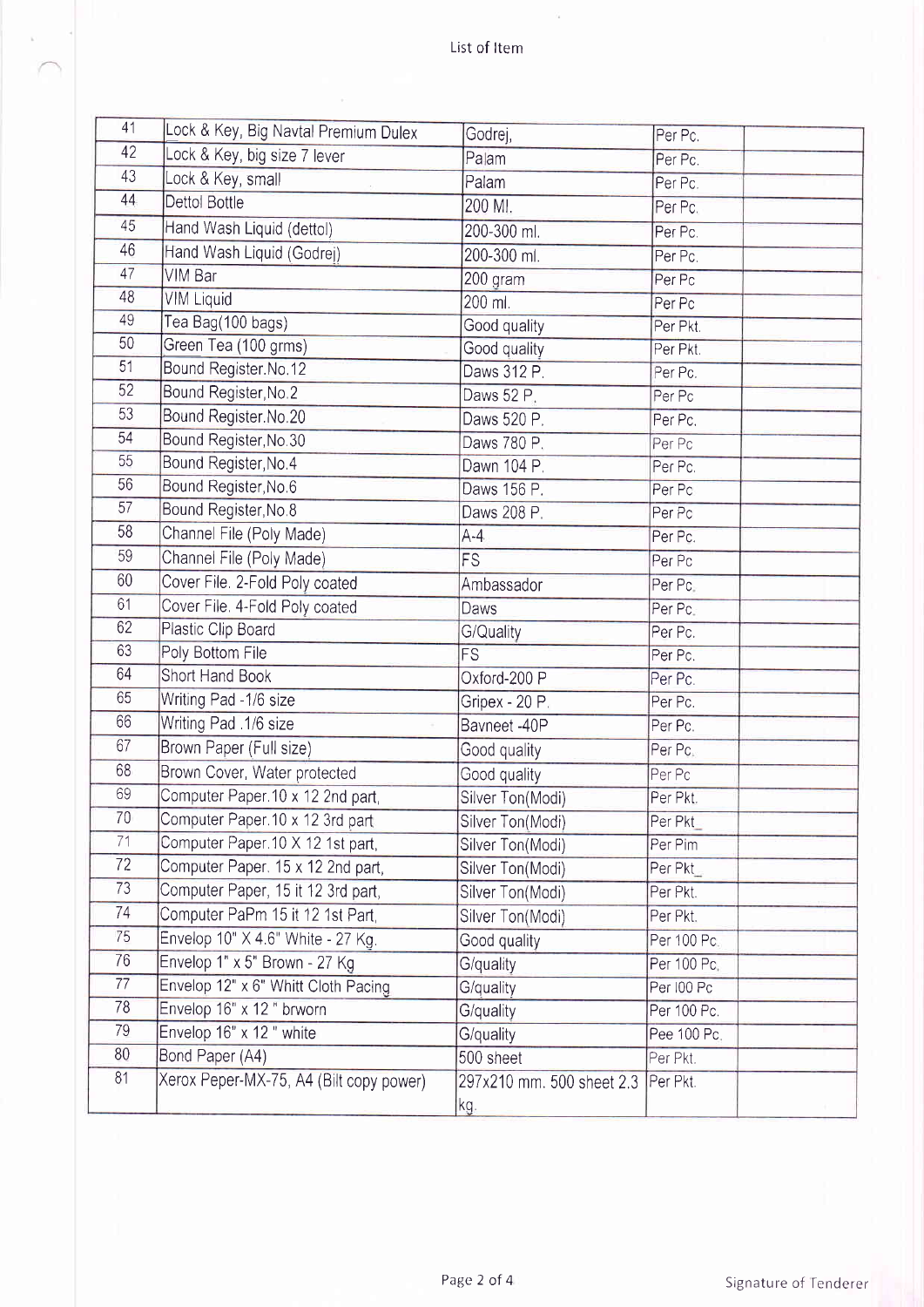à,

| 82  | Xerox Peper-MX-75, A4 (JK copier)       | 297x210 mm. 500 sheet 2.3   Per Pkt. |          |
|-----|-----------------------------------------|--------------------------------------|----------|
|     |                                         | kg.                                  |          |
| 83  | Xerox Paper-MX-75, FS (JK Ledger)       | 21.5x34.5 mm_ 500 sheet              | Per Pkt. |
|     |                                         | 2.8 kg.                              |          |
| 84  | Al Pin                                  | Bell (100 gms)                       | Per Box. |
| 85  | Balti                                   | (Cello) Polythene, Big size.         | Per Pc.  |
|     |                                         |                                      |          |
| 86  | Cello Tape                              | Miracle, 1"                          | Per Pc   |
| 87  | Cello Tape                              | Miracle, 2"                          | Per Pc.  |
| 88  | Cup & Saucher                           | <b>Bon Chain</b>                     | Per Pc   |
| 89  | Dish                                    | Bon Chain                            | Per Pc   |
| 90  | Cup set                                 | Laopala                              | Per Pkt. |
| 91  | Dish                                    | Laopala                              | Per Pc   |
| 92  | Paper Cup                               | 50 <sub>m</sub>                      | Per Pkt. |
| 93  | Duster, 24 x 24                         | Good quality                         | Per Pc.  |
| 94  | Duster, 36 x 36                         | Good quality                         | Per Pc.  |
| 95  | EXAM SCALE (Plastic 1.5 ft.)            | <b>CAMLIN</b>                        | Per Pc.  |
| 96  | EXAM SCALE (Plastic 1k)                 | CAMLIN                               | Per Pc   |
| 97  | EXAM SCALE (Sleel- 1.5 ft.)             | CAMLIN                               | Per Pc.  |
| 98  | EXAM SCALE (Sleel -1ft.)                | <b>CAMLIN</b>                        | Per Pc.  |
| 99  | EXAM SCALE (Steel) 1.5 ft.)             | <b>CAMLIN</b>                        | Per Pc.  |
| 100 | Fevi Stik-Super                         | 8 grms                               | Per Pc   |
| 101 | Flap (Poly coated)                      | <b>CAMLIN</b>                        | Per Pc.  |
| 102 | Glass/Tumbler                           | Yara (B/Quality)                     | Per Pc.  |
| 103 | Glass/Tumbler                           | <b>Borosil Quality</b>               | Per Pc.  |
| 104 | Spoon (Stainless Steel)                 | Good quality                         | Per Pc.  |
| 105 | Fork (Stainless Steel)                  | Good quality                         | Per Pc.  |
| 106 | Guarder. Nylon (assorted colour)        | Best quality                         | Per Kg.  |
| 107 | James Clip (Poly coated)                | Gripex                               | Per Box. |
| 108 | Knife for Paper cutter (Plastic handle) | Good Quality                         | Per pc   |
| 109 | Mug Polythine (Cello)                   | Good quality                         | Per pc_  |
| 110 | National Flag Cotton                    | Good Quality.                        | Per pc.  |
| 111 | National Flag Synthetic                 | Good quality                         | Per pc.  |
| 112 | Note Sheet                              | 100 Sheets                           | Per pc.  |
| 113 | Paper Weight, Fiber                     | approx                               | Per pc.  |
| 114 | Paper Weight. Glass                     | Good quality                         | Per pc.  |
| 115 | PASTE. 300-mL (ADHESIVES)               | CAMEL                                | Per pc_  |
| 116 | Pencil Carbon                           | Cores                                | Per pc.  |
| 117 | Pencil Carbon (Double size)             | Cores.                               | Per pc.  |
| 118 | Perforator (Plastic Handle)             | Best quality                         | Per pc.  |
| 119 | PLASTIC STAMP PAD (Medium)              | <b>FAVER-CASTEL</b>                  | Per pc   |
| 120 | PLASTIC STAMP PAD (Small)               | FAVER-CASTELL                        | Per pc.  |
| 121 | Room Freshener (Ambipur)                | Godrej (170 gram)                    | Per pc.  |
| 122 | Room Freshener (Premium)                | J.K. Heline (160 Gram)               | Per pc   |

 $\frac{1}{2}$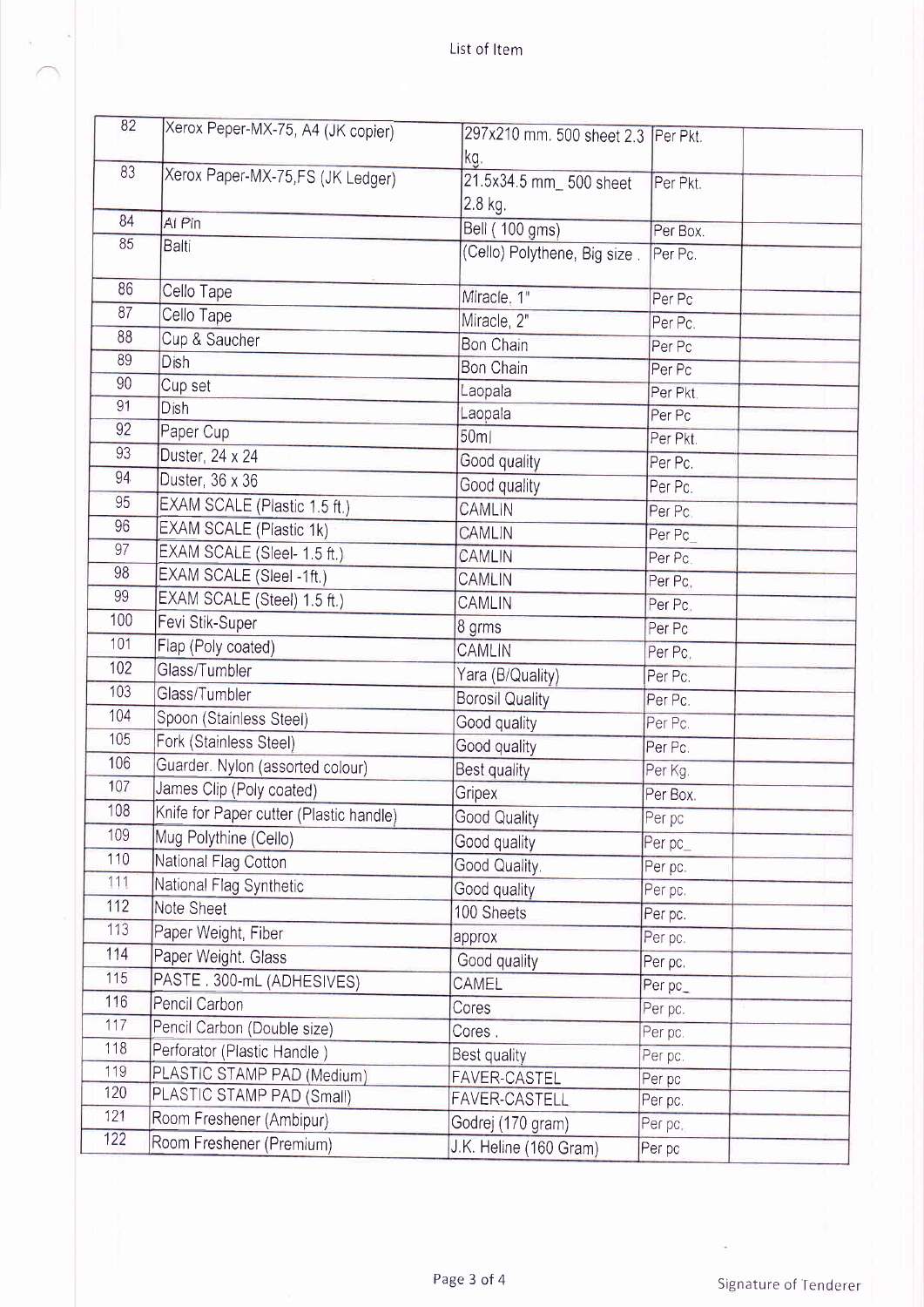| 123 | Rope Nylon (for National Flag) | Good quality         | Per pc.    |
|-----|--------------------------------|----------------------|------------|
| 124 | Signature Pad No.4             | Oxford 200 pages     | Per pc.    |
| 125 | Sponj                          | Good quality         | Per pc.    |
| 126 | Stamp Pad Ink 100 ml.          | <b>FAVER-CASTELL</b> | Per pc.    |
| 127 | Stapler PIN, 10                | Kangaroo             | Per Box.   |
| 128 | Stapler PIN 24/6               | Kangaroo             | Per Box.   |
| 129 | Stapler PIN, 10                | Kangaroo             | Per Box.   |
| 130 | Stapler PIN, 24/6              | Kangaroo HP-45       | Per Box.   |
| 131 | Stapler, M 10 (Small)          | Kangaroo             | Per pc.    |
| 132 | <b>Supper Sticky Notes</b>     | Good quality         | Per Pkt.   |
| 133 | Paper Flag                     | Oddy                 | Per Pkt.   |
| 134 | Sutuli (fine)                  | (GRIPEX-DAMPER)      | Per Kg.    |
| 135 | Table glass 8mm                | Good quality         | Per Sq.ft. |
| 136 | Tag (Nylon) 50 pcs.            | Good quality         | Per pc.    |
| 137 | <b>Thread Ball</b>             | <b>Best Quality</b>  | Per pc.    |
| 138 | Towel Big size assorted colour | <b>Best Quality</b>  | Per pc.    |
| 139 | Towel, 6ft X 3ft. Bombay dying | Good quality         | Per pc.    |
| 140 | <b>Guard file</b>              | Good quality         | Per pc.    |